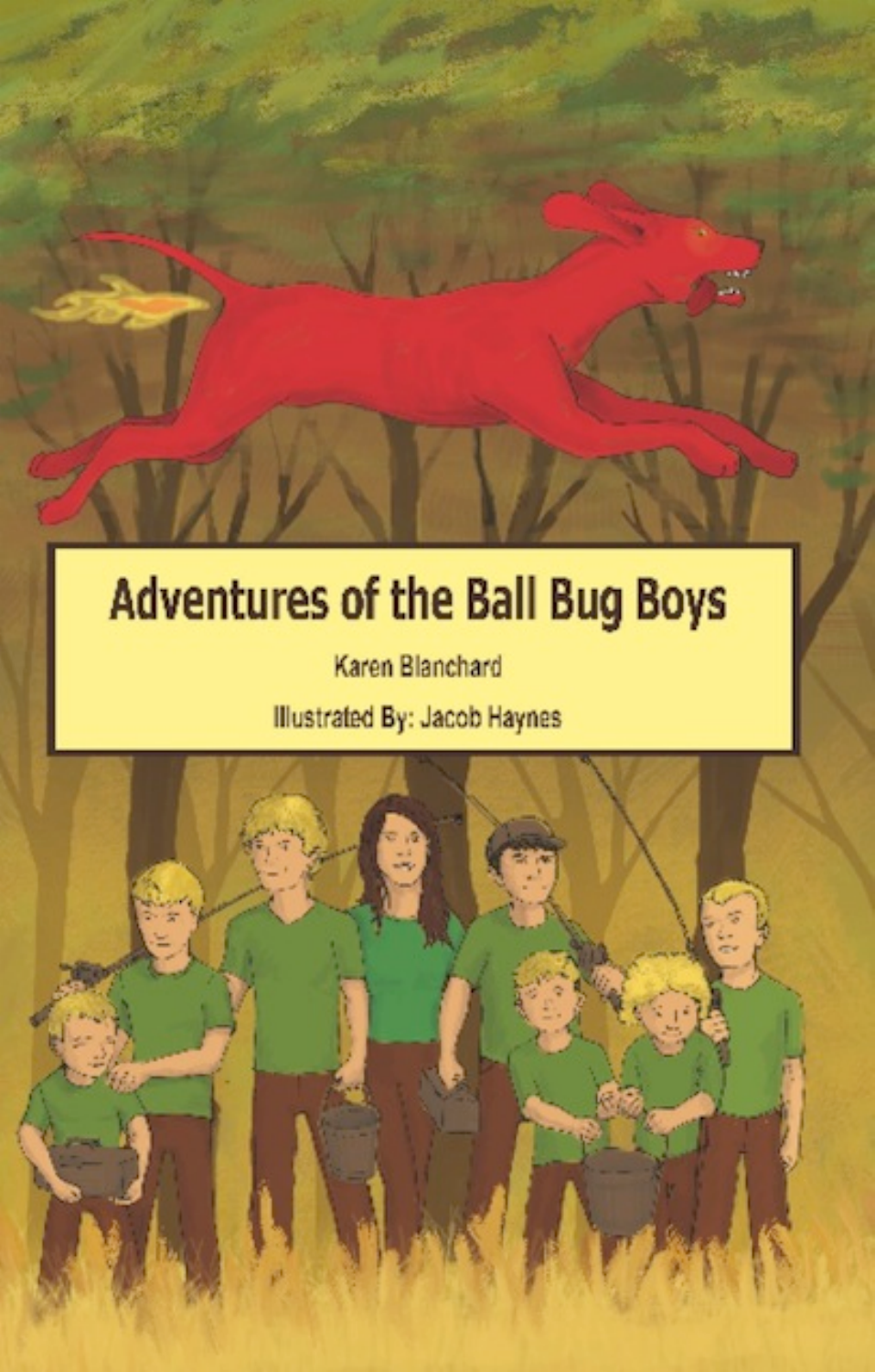

*Adventures of the Ball Bug Boys' setting is in the country where kids have to use their own imagination for fun. There is plenty of mystery surrounding the Red Fangled Tooth Fire Farting Dog that keeps the kids curious enough to try to find it. You have to read it to see what they found when they went to dig for Samuel T. Bonecrackin's treasure! This book has funny, scary, sad and happy moments!*

## **Adventures of the Ball Bug Boys**

## **Order the complete book from**

## **Booklocker.com**

http://www.booklocker.com/p/books/7214.html?s=pdf

### **or from your favorite neighborhood or online bookstore.**

**Your free excerpt appears below. Enjoy!**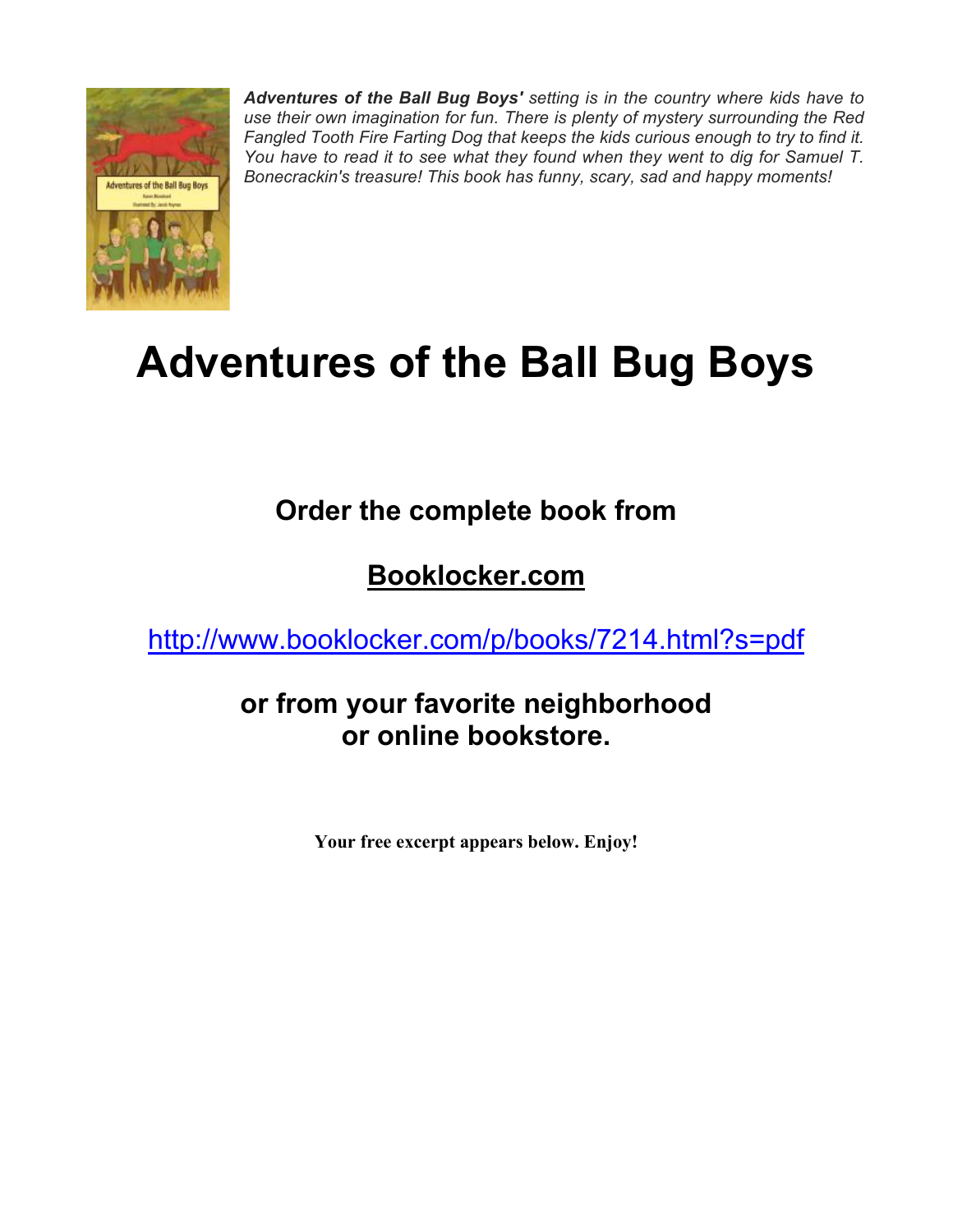#### **ADVENTURES OF THE BALL BUG BOYS**

**Written By: Karen Blanchard and Randy McLean Illustrated by Jacob Haynes**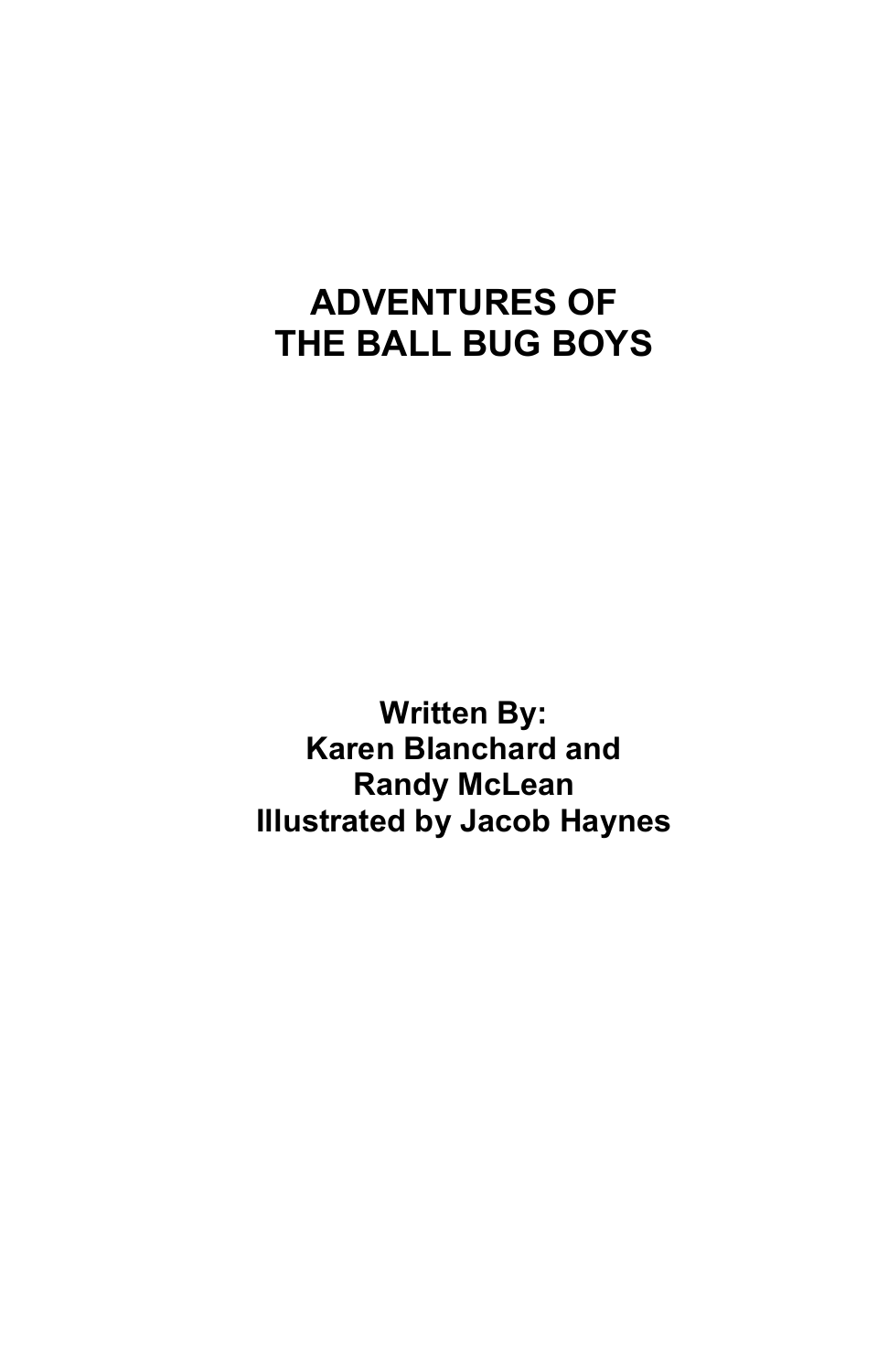Copyright © 2014 Karen Blanchard

ISBN 978-1-62646-850-4

The right of Karen Blanchard to be identified as the author of this work has been asserted by her under the Copyright Amendment (Moral Rights) Act 2000.

This work is copyrighted. All rights are reserved. Apart from any use as permitted under the Copyright Act 1968, no part may be reproduced, copied, scanned, stored in a retrieval system, recorded or transmitted, in any form or by any means, without the prior written permission of the publisher.

Published by BookLocker.com, Inc., Bradenton, Florida.

Printed in the United States of America.

All characters and events in this Book, even those sharing the same name as (or based upon) real people are entirely fictional. Any resemblance to real persons, living or dead is purely coincidental. No person, brand or corporation mentioned in this Book should be taken to have endorsed this Book nor should the event surrounding them be considered in any way factual.

This Book is a work of fiction and should be read as such.

BookLocker.com, Inc. 2014

Second Edition

**\* \* \*** 

Edited by Elizabeth Trupiano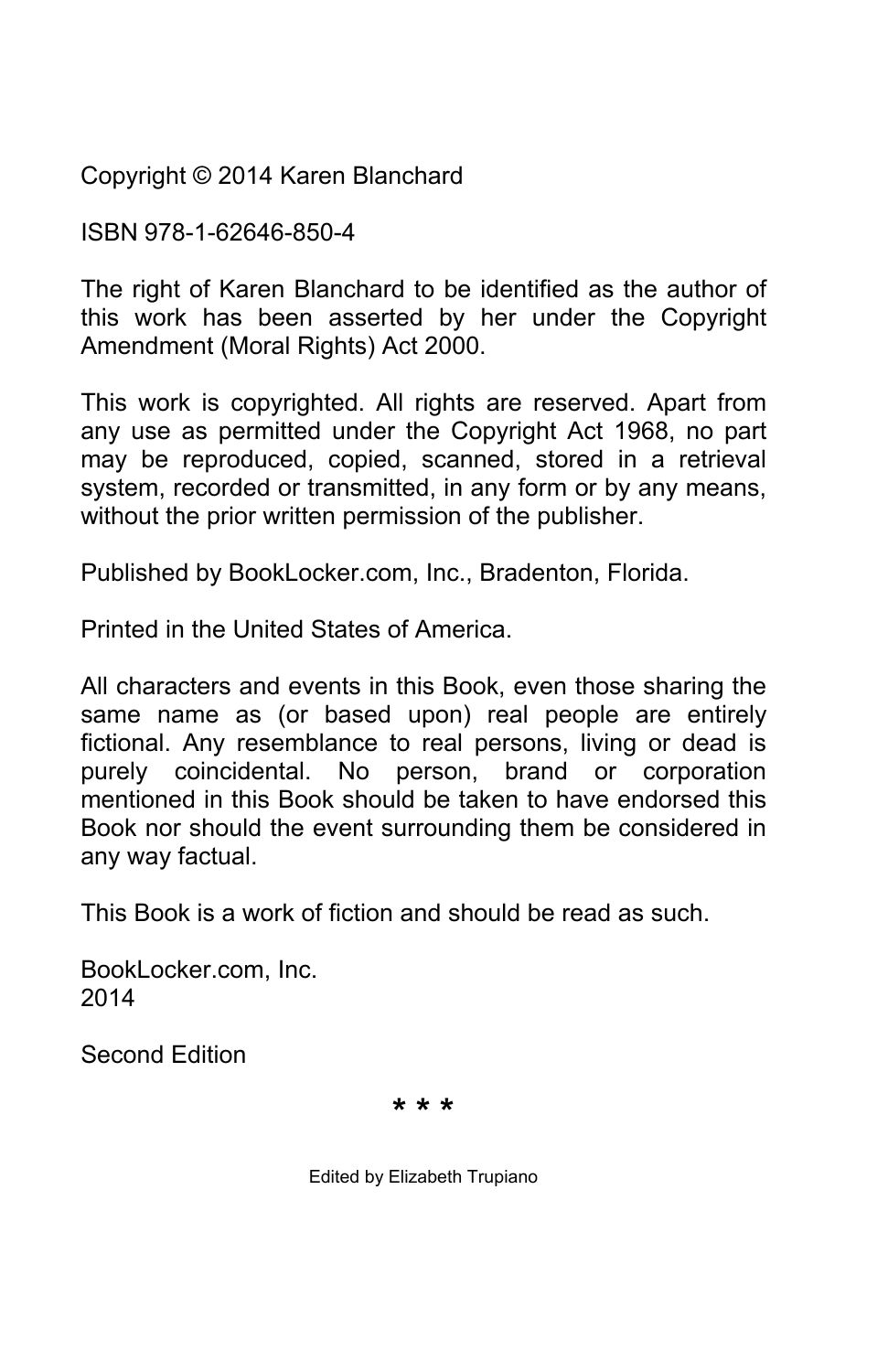#### **Fishing Trip #9**

"Let's surprise Meme and catch enough for a fish fry tonight," said Kadyn. From the camp site, they walked down to the deeper and wider end of the creek. They knew they could catch more fish there. The Ball Bug Boys started digging for worms to bait their hooks. The wind had picked up so the water current was pushing the boys' lines to the side. They would cast in the middle but the lines bobbled to the bank.

Layton was getting really frustrated and didn't want to fish anymore. Flip said, "We just got here; I don't want to quit yet!" He really wanted to surprise Meme with a bunch of fish. He and Poor Paw had gone fishing before lots of times and caught a lot of fish. Flip and Poor Paw would go in the boat towards the lake to catch big catfish. Meme loved to have fish fry's and invite the neighbors over. Layton agreed so they kept fishing.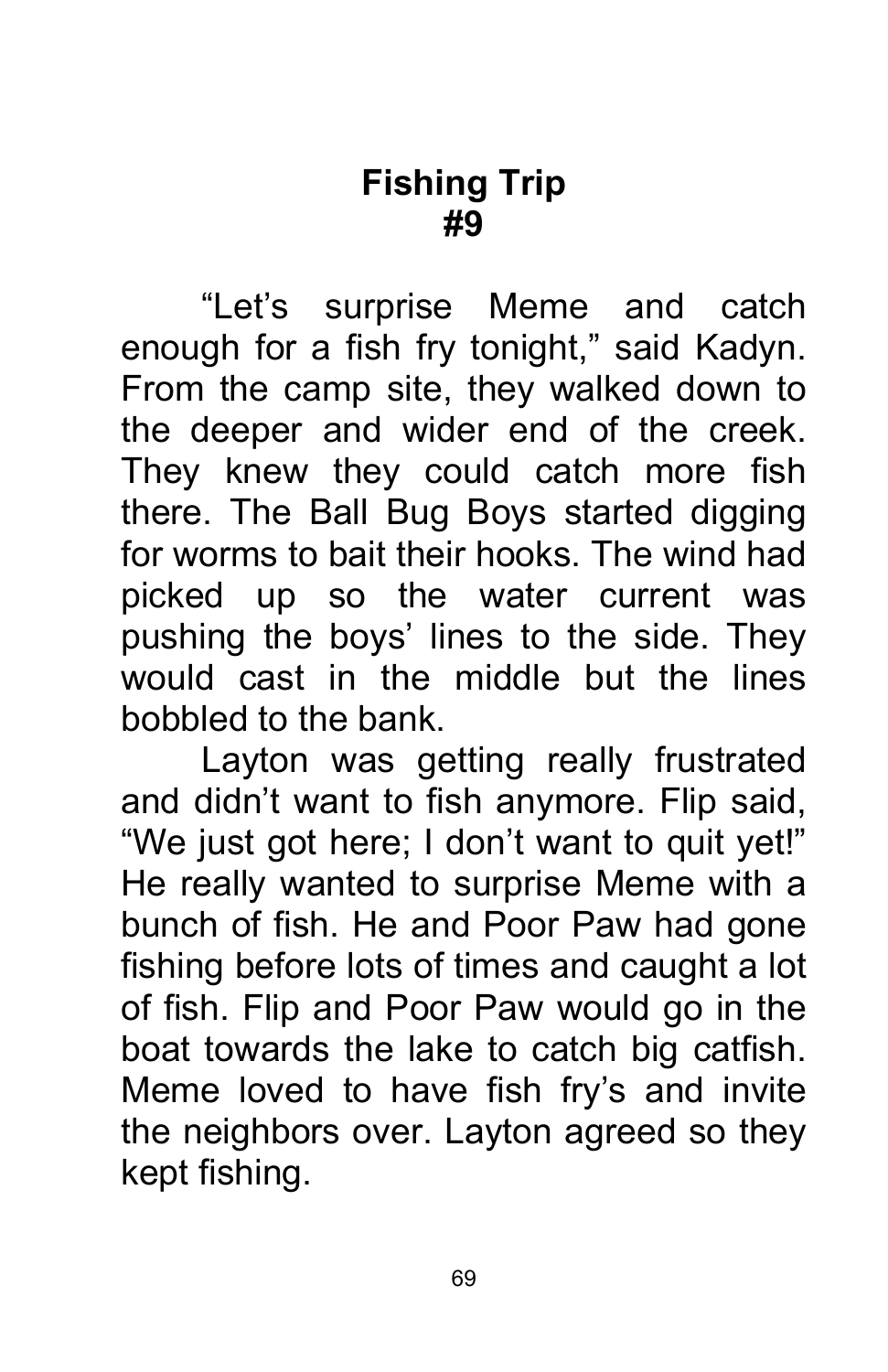The wind calmed some which made it easier to fish. Lane caught a perch and Layton took it off the hook for him. While he was taking it off, his pole started dipping so he knew he caught one, too. Kadyn had already caught four. Luke spent most of his time climbing trees. The boys filled up their bucket and a stringer. Perch is small so they knew they would have to catch a little more to have a good fish fry.

Kadyn said, "Let's go see if we can find the barn again. The barn isn't too far from the creek and I brought some more dog bones." The boys laughed and decided they would take a break from fishing for now and hike up over the hill.

"Where's Luke?" The boys all said at once. At the same time, Luke jumped out of the tree.

The Ball Bug Boys kept walking, but drops of rain started hitting them on the head; and then all of a sudden it started raining really hard. They knew they needed to get out of there fast because they were on the wrong side of the creek.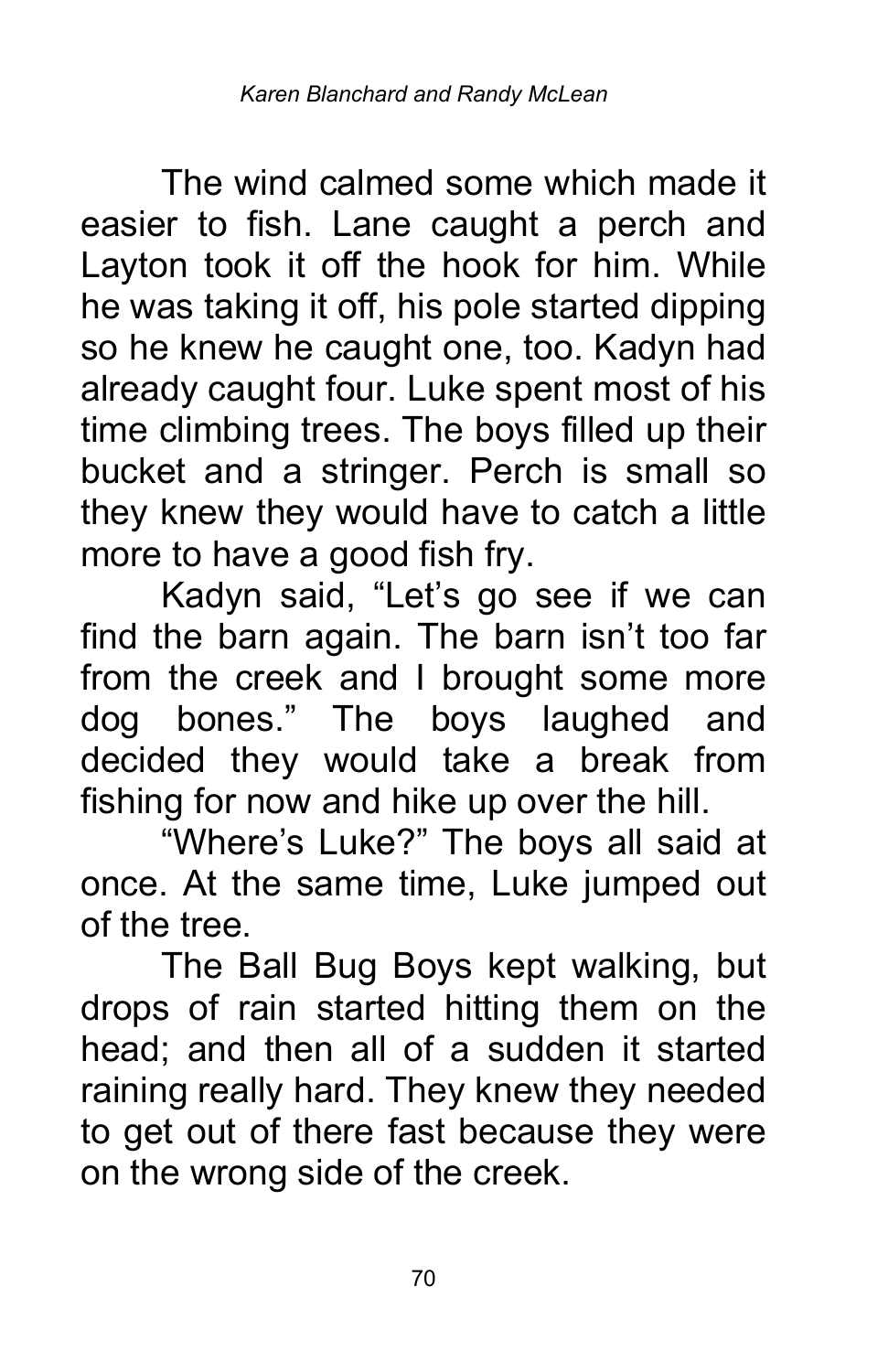As far as they had gone, they were sure they were close to Samuel T. Bonecrackin's house. Ryan didn't want to turn around now because they were so close. Layton said, "Ryan, the creek will fill up and we won't be able to cross it!"

The boys turned around to head back to the creek when they heard a dog crying. It sounded like a dog was hurt or something was wrong. Kadyn and Flip wanted to find the dog, but knew Layton was right and they needed to head back.

Kadyn said, "Let's go back and get Poor Paw and his boat."

Flip anxiously told the boys, "We need to get our fish first."

It was hard to see because it was raining so hard and they were running as fast as they could. One of the boys yelled, "There's the creek, it's filling up quickly! Hurry, before we get washed under the bridge!"

Layton grabbed Ryan's and Lane's hands and Flip grabbed Felix's and Luke's

71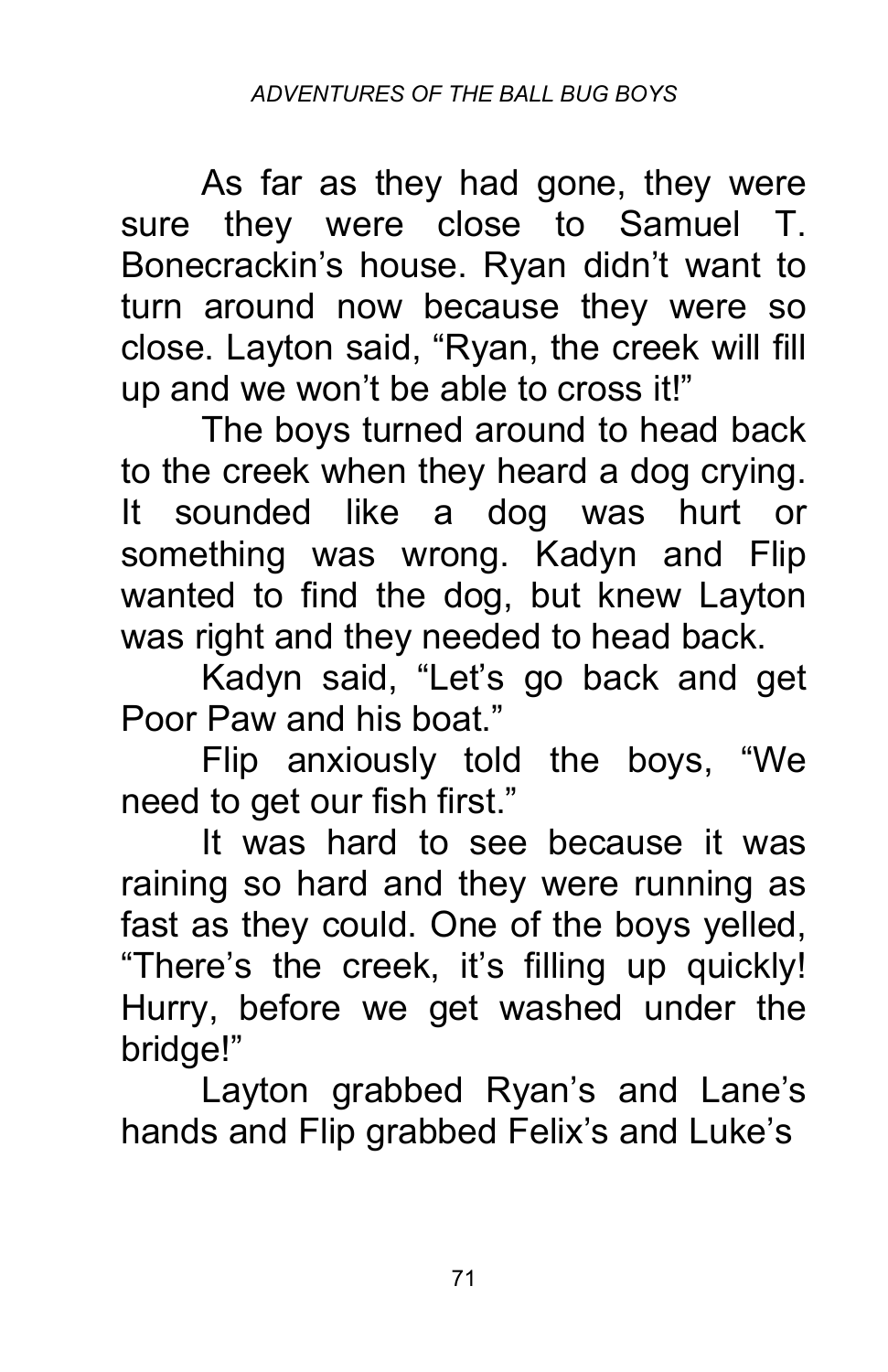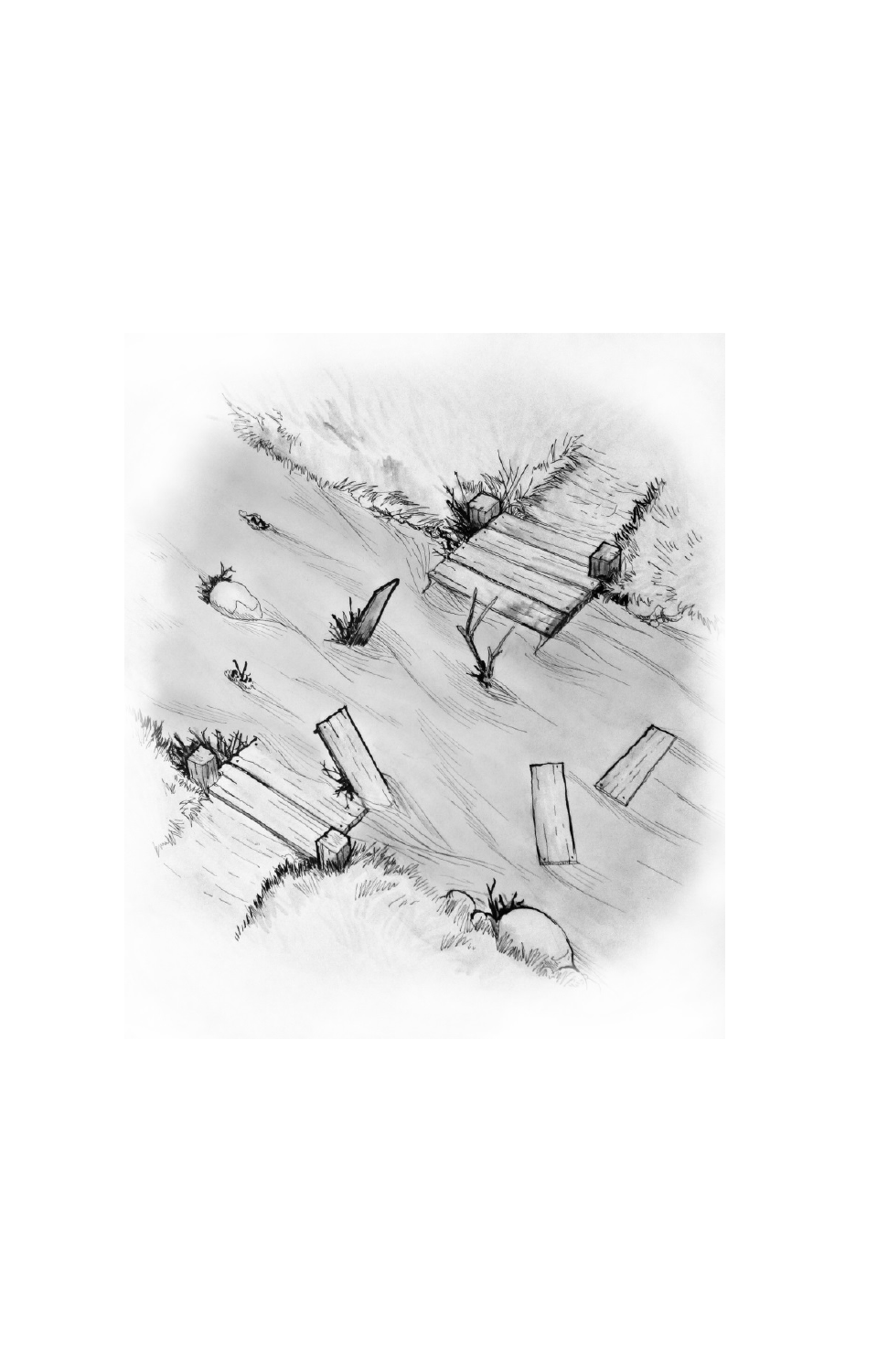hands, and about that time the bridge came down! Flip said, "Man, we were lucky, that could have been us!"

They were slipping on the rocks and falling because the water was so strong. Lane said, "Let's get back to Meme and Poor Paw's fast, I'm cold." Layton and Flip decided when they got back to the house to get the boat; they needed to leave Felix, Luke and Lane with Meme.

On the trail they ran fast so they could hurry and get back to help the crying dog. Kadyn said, "It sounded bad."

Lane said, "Yeah, I was scared." They finally took off their shoes, tied them together, put them across their shoulders, and tromped barefoot down that old muddy road.

Felix was dancing and singing, "Why does it rain, when the sun is still shining?" The other boys were making plans to go back and find the dog.

Felix was falling behind because he was dancing and singing. Flip told him,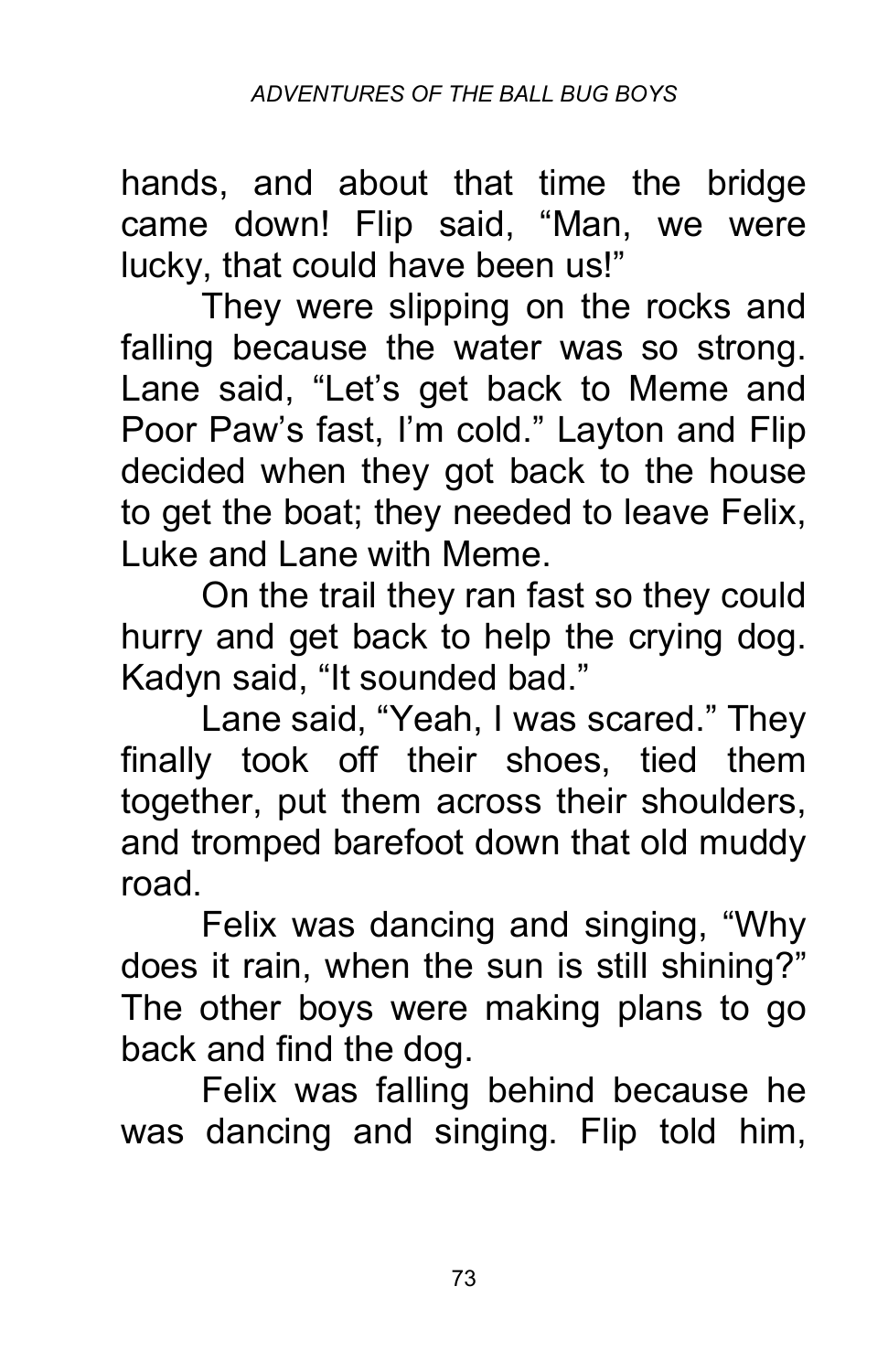*Karen Blanchard and Randy McLean* 

"Finish with your little rain dance and let's get home. Hurry up!